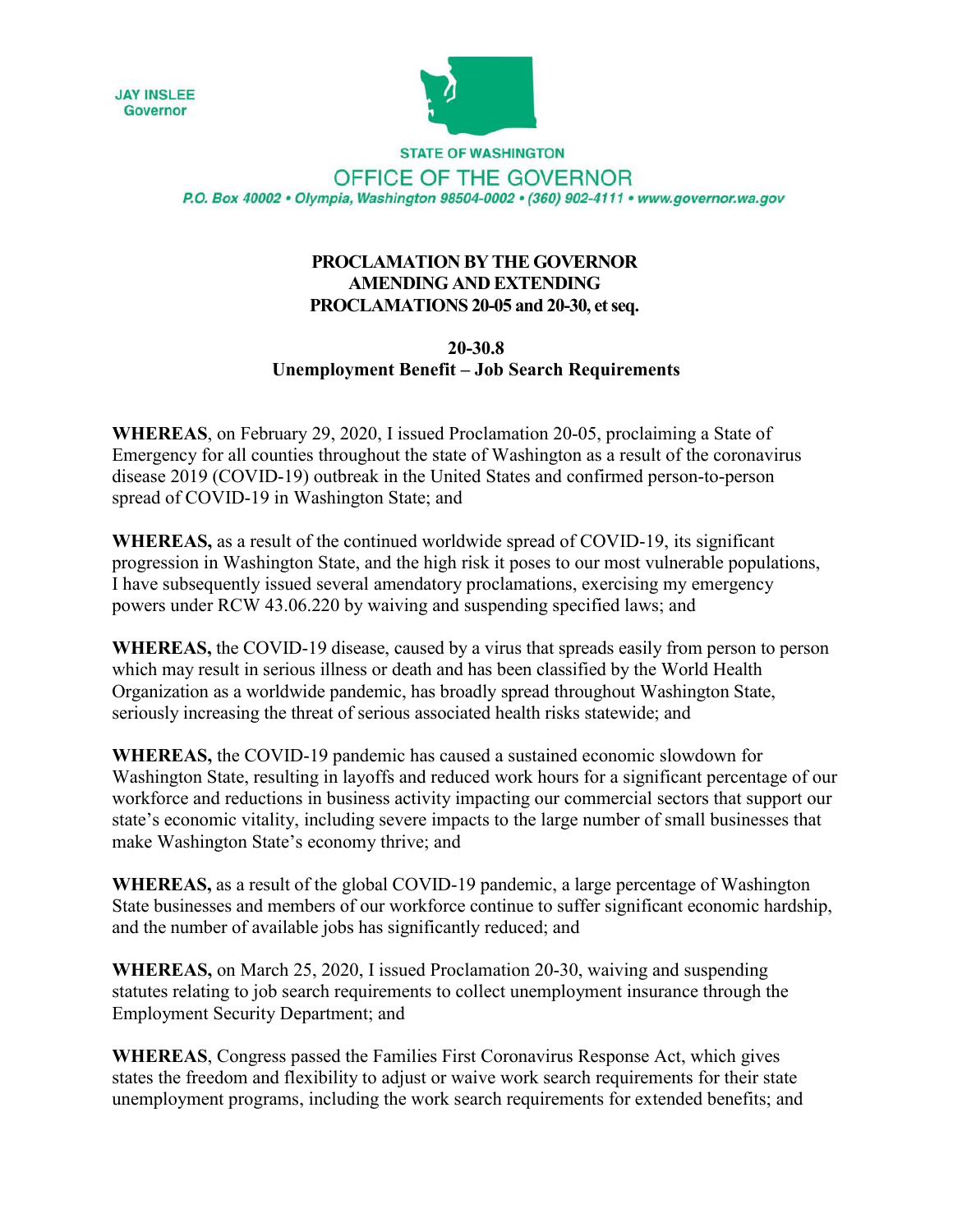**WHEREAS,** it is necessary to waive portions of state statutes pertaining to extended benefits requirements in order to align state job search and extended benefit job search requirement waivers, thus enabling Washington State to flexibly administer unemployment programs, maintain the health and safety of Washingtonians and assist the state in recovering from the economic losses caused by the COVID-19 pandemic; and

**WHEREAS,** under the provisions of RCW 43.06.220(4), the statutory waivers and suspensions of Proclamation 20-30, et seq., have been periodically extended by the leadership of the Washington State Senate and House of Representatives, and which I have acknowledged in subsequent sequentially numbered proclamations; and

**WHEREAS,** on October 1, 2020, under the provisions of RCW 43.06.220(4), the statutory waivers and suspensions of Proclamations 20-30, et seq., were again extended by the leadership of the Washington State Senate and House of Representatives until the termination of the COVID-19 State of Emergency or 11:59 p.m. on November 9, 2020, whichever occurs first; and

**WHEREAS,** the worldwide COVID-19 pandemic and its progression in Washington State continues to threaten the life and health of our people as well as the economy of Washington State, and remains a public disaster affecting life, health, property or the public peace; and

**WHEREAS**, the Washington State Department of Health continues to maintain a Public Health Incident Management Team in coordination with the State Emergency Operations Center and other supporting state agencies to manage the public health aspects of the incident; and

**WHEREAS**, the Washington State Military Department Emergency Management Division, through the State Emergency Operations Center, continues coordinating resources across state government to support the Department of Health and local health officials in alleviating the impacts to people, property, and infrastructure, and continues coordinating with the Department of Health in assessing the impacts and long-term effects of the incident on Washington State and its people.

**NOW, THEREFORE**, I, Jay Inslee, Governor of the state of Washington, as a result of the above-noted situation, and under Chapters 38.08, 38.52, and 43.06 RCW, do hereby proclaim that a State of Emergency continues to exist in all counties of Washington State, that Proclamation 20-05 and all amendments thereto remain in effect as otherwise amended, and that Proclamations 20-30, et seq., are amended to recognize the extension of statutory waivers and suspensions therein by the leadership of the Washington State Senate and House of Representatives until the termination of the COVID-19 State of Emergency or 11:59 p.m. on November 9, 2020, whichever occurs first.

I again direct that the plans and procedures of the *Washington State Comprehensive Emergency Management Plan* be implemented throughout state government. State agencies and departments are directed to continue utilizing state resources and doing everything reasonably possible to